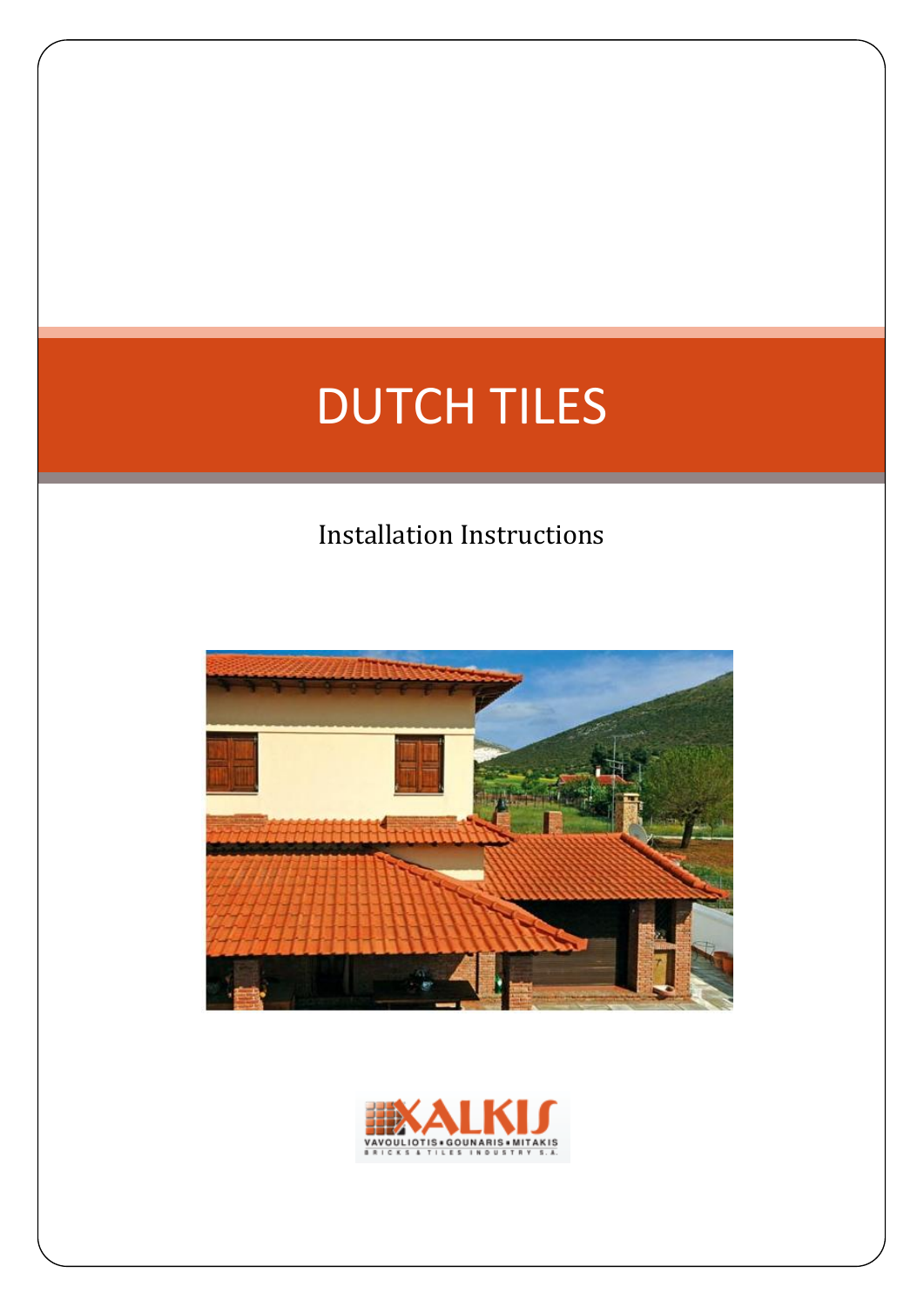# **DUTCH TILES**

## **CHARACTERISTICS**

Dimensions: 25 x 42 cm Pieces/m<sup>2</sup>:  $14,5$ Pieces/ Palette: 280 Weight/Piece: 3,2 kg (approx.) Weight/Palette: 896 kg (approx.) Batten spacing: 35,5 cm Minimum roof pitch: 30% (17<sup>o</sup>)



## **INSTALLATION**

#### **1. Roof**

The roof where tiles are to be laid may have either single or double insulation. The main elements of a roof are the rafter, decking, permeable membrane, shim, batten and insulation.

**Insulation** is preferably made of extruded polystyrene (XPS) with a proposed approximate height 1 cm less than the height of the batten in order to allow ventilation and not prevent proper installation of the tile on the battens.

The **decking** may either be made with tongue and groove paneling (visible decking) or scuretto (concealed decking).

The **batten** is usually 5cm x 5cm and it is impregnated (particularly in the case of concealed decking) so as to offer longer service life and protection against factors that affect its strength.

The proposed **permeable membrane** is a double layer membrane and forms a concave surface between supports so as to facilitate water drainage in case of penetration.

Double roof insulation is recommended where there's an attic under the roof (visible decking).

Single insulation is applied in case of slabs (concealed decking). To ensure ventilation and avoid heat, moisture and fungi growth, it is proposed to provide for openings at 4 points of the roof under the tiles (areas without insulation and permeable membrane) so as to ensure air circulation.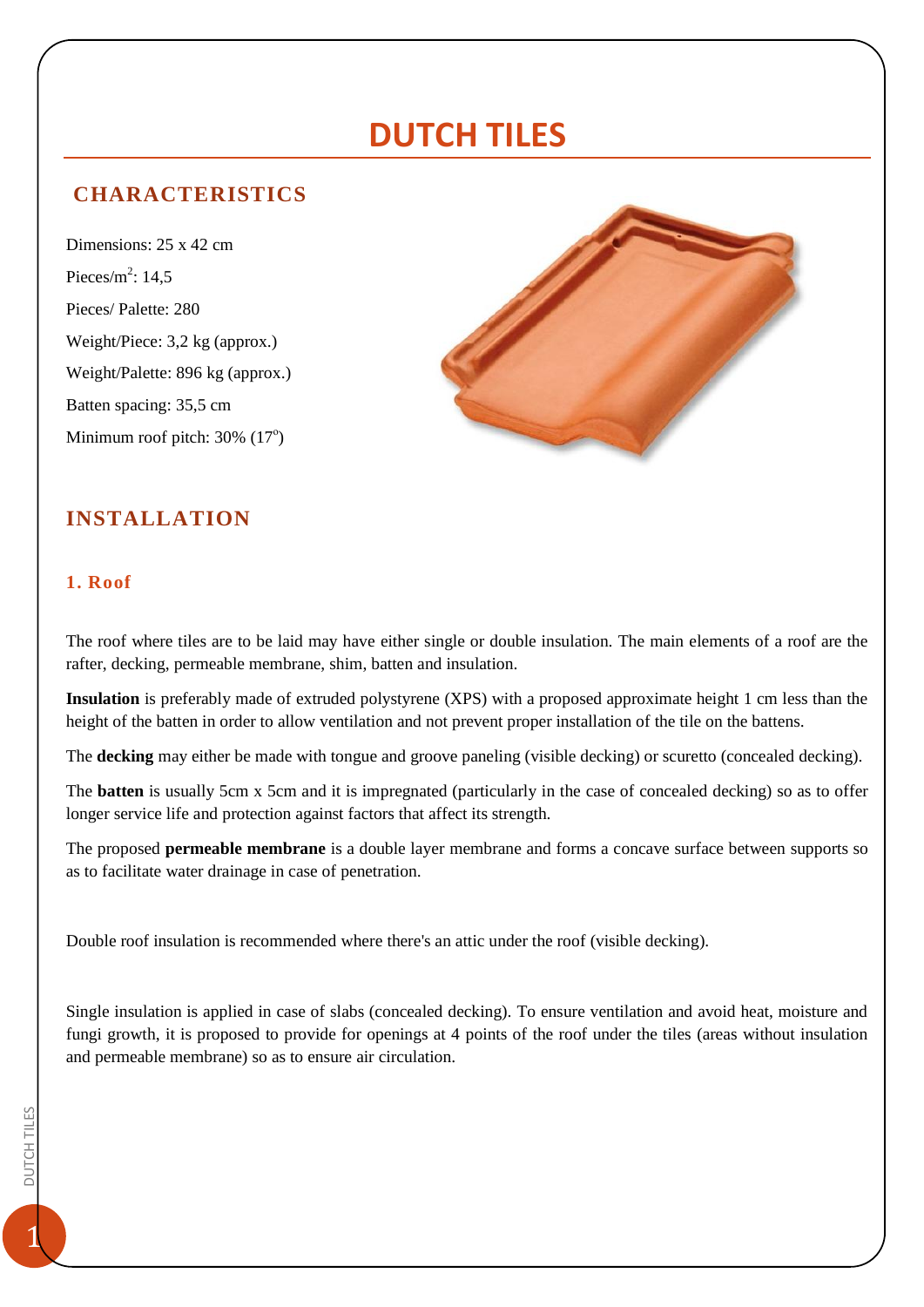The two different types of roofs and the respective composing elements based on insulation (single or double) are:



**SINGLE INSULATION**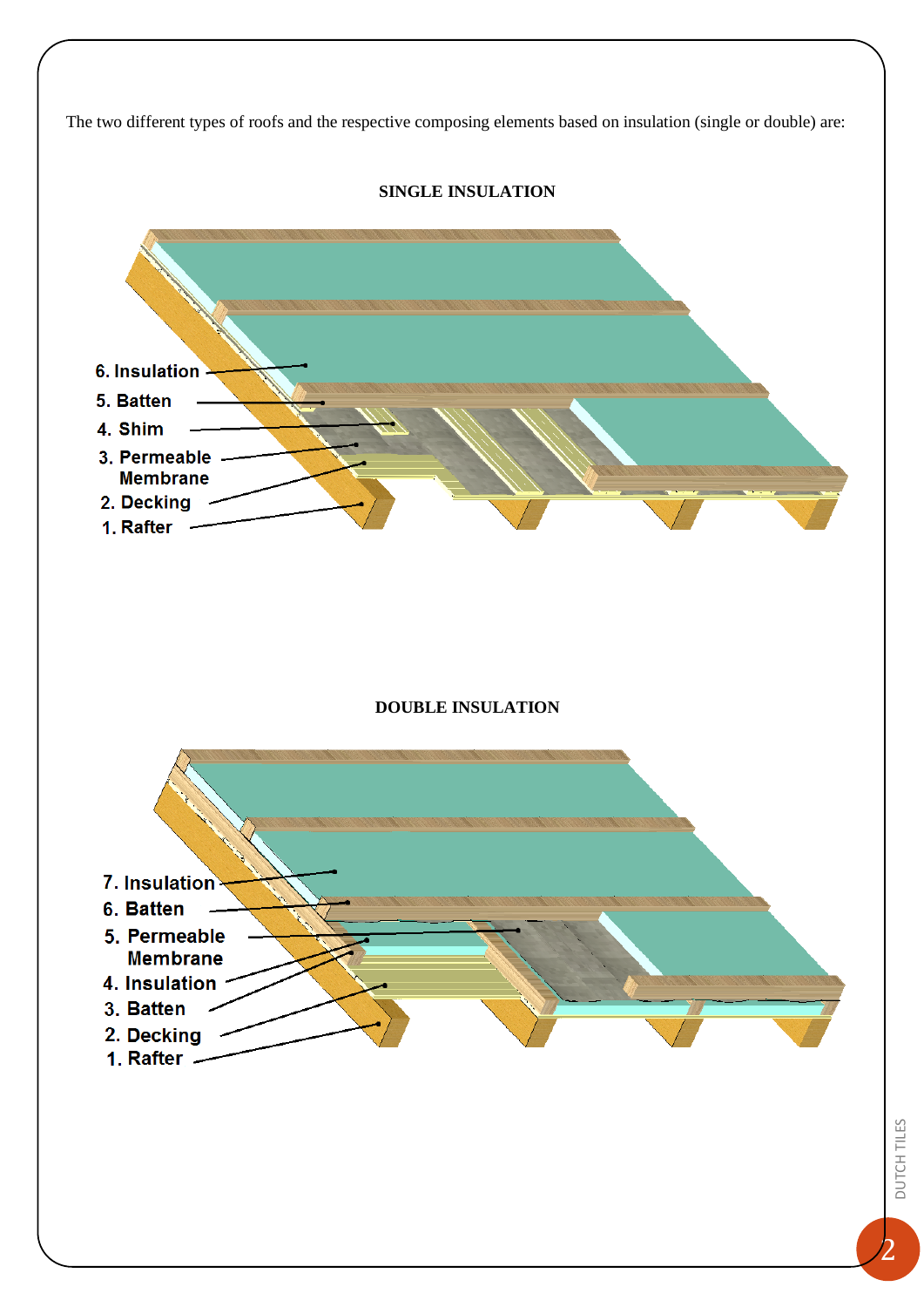### **2. Tiles**

Dutch roof tiles are laid on battens spaced out at 35,5 cm.

The distance between the first and the second batten varies depending on whether a gutter is installed at the end of the roof, whereas the distance between subsequent battens remains fixed. When a gutter is installed, the indicative distance between the first two battens must be 31cm compared to 28cm without gutter.

#### **Sketch illustrating roof type and distance/pitch values**